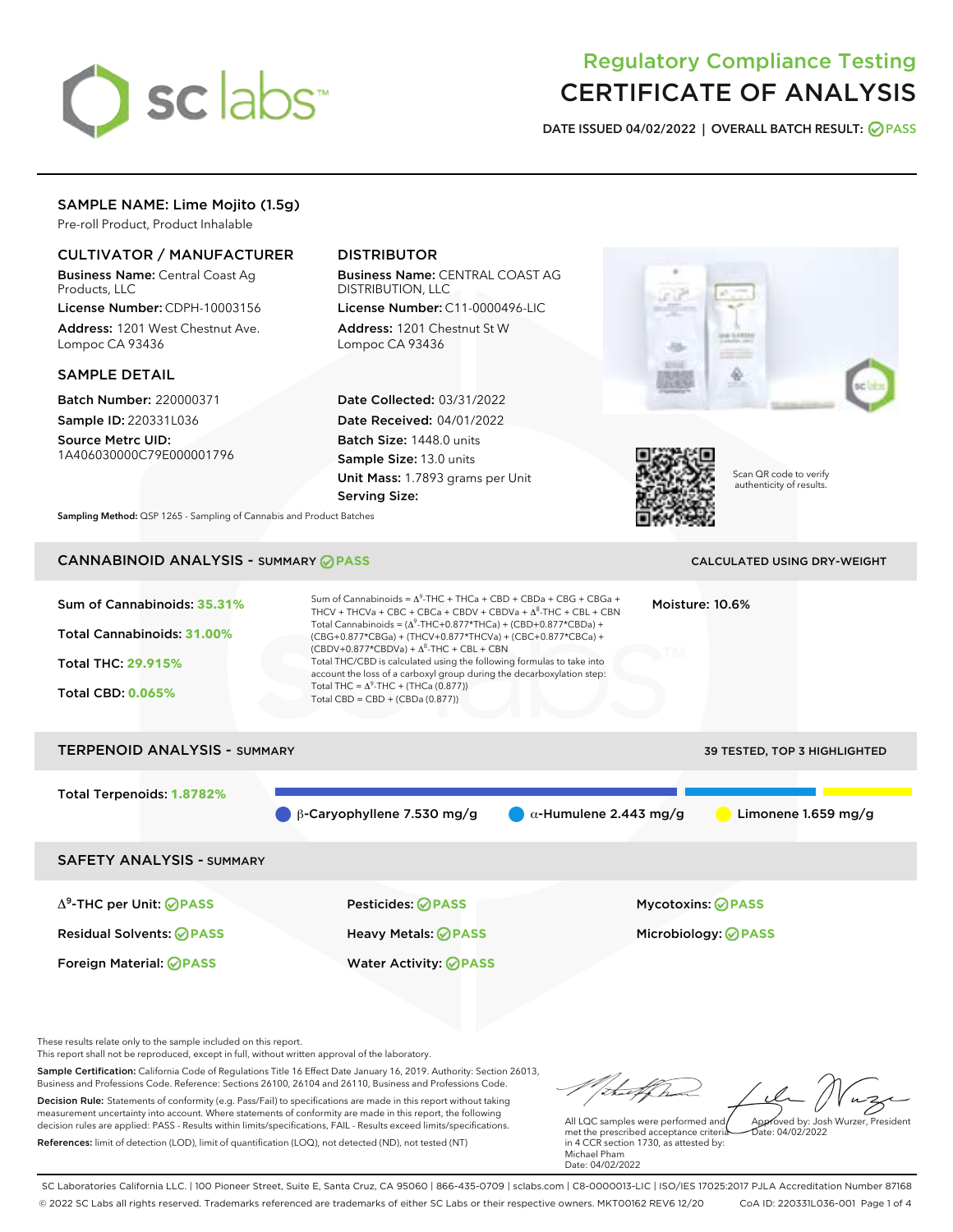



LIME MOJITO (1.5G) | DATE ISSUED 04/02/2022 | OVERALL BATCH RESULT: **⊘** PASS

#### CANNABINOID TEST RESULTS - 04/02/2022 PASS

Tested by high-performance liquid chromatography with diode-array detection (HPLC-DAD). Calculated using Dry-Weight. **Method:** QSP 1157 - Analysis of Cannabinoids by HPLC-DAD

#### TOTAL CANNABINOIDS: **31.00%**

Total Cannabinoids (Total THC) + (Total CBD) + (Total CBG) + (Total THCV) + (Total CBC) +  $(Total CBDV) +  $\Delta^8$ -THC + CBL + CBN$ 

TOTAL THC: **29.915%** Total THC (Δ<sup>9</sup> -THC+0.877\*THCa)

TOTAL CBD: **0.065%** Total CBD (CBD+0.877\*CBDa)

TOTAL CBG: 0.63% Total CBG (CBG+0.877\*CBGa)

TOTAL THCV: 0.15% Total THCV (THCV+0.877\*THCVa)

TOTAL CBC: 0.238% Total CBC (CBC+0.877\*CBCa)

TOTAL CBDV: ND Total CBDV (CBDV+0.877\*CBDVa)

| <b>COMPOUND</b>  | LOD/LOQ<br>(mg/g)          | <b>MEASUREMENT</b><br><b>UNCERTAINTY</b><br>(mg/g) | <b>RESULT</b><br>(mg/g) | <b>RESULT</b><br>(%) |
|------------------|----------------------------|----------------------------------------------------|-------------------------|----------------------|
| <b>THCa</b>      | 0.05 / 0.14                | ±6.768                                             | 338.42                  | 33.842               |
| <b>CBGa</b>      | 0.1/0.2                    | ±0.29                                              | 7.2                     | 0.72                 |
| <b>CBCa</b>      | 0.07/0.28                  | ±0.103                                             | 2.71                    | 0.271                |
| $\Delta^9$ -THC  | 0.06 / 0.26                | ±0.063                                             | 2.36                    | 0.236                |
| <b>THCVa</b>     | 0.07/0.20                  | ±0.063                                             | 1.71                    | 0.171                |
| <b>CBDa</b>      | 0.02/0.19                  | ±0.017                                             | 0.74                    | 0.074                |
| $\Lambda^8$ -THC | 0.1 / 0.4                  | N/A                                                | <b>ND</b>               | <b>ND</b>            |
| <b>THCV</b>      | 0.1/0.2                    | N/A                                                | <b>ND</b>               | <b>ND</b>            |
| <b>CBD</b>       | 0.07/0.29                  | N/A                                                | <b>ND</b>               | <b>ND</b>            |
| <b>CBDV</b>      | 0.04 / 0.15                | N/A                                                | <b>ND</b>               | <b>ND</b>            |
| <b>CBDVa</b>     | 0.03/0.53                  | N/A                                                | <b>ND</b>               | <b>ND</b>            |
| <b>CBG</b>       | 0.06/0.19                  | N/A                                                | <b>ND</b>               | <b>ND</b>            |
| <b>CBL</b>       | 0.06/0.24                  | N/A                                                | <b>ND</b>               | <b>ND</b>            |
| <b>CBN</b>       | 0.1/0.3                    | N/A                                                | <b>ND</b>               | <b>ND</b>            |
| <b>CBC</b>       | 0.2 / 0.5                  | N/A                                                | <b>ND</b>               | <b>ND</b>            |
|                  | <b>SUM OF CANNABINOIDS</b> |                                                    | $353.1$ mg/g            | 35.31%               |

#### **UNIT MASS: 1.7893 grams per Unit**

| $\Delta^9$ -THC per Unit              | 1100 per-package limit | 4.22 mg/unit   | <b>PASS</b> |
|---------------------------------------|------------------------|----------------|-------------|
| <b>Total THC per Unit</b>             |                        | 535.27 mg/unit |             |
| <b>CBD per Unit</b>                   |                        | <b>ND</b>      |             |
| <b>Total CBD per Unit</b>             |                        | $1.16$ mg/unit |             |
| Sum of Cannabinoids<br>per Unit       |                        | 631.8 mg/unit  |             |
| <b>Total Cannabinoids</b><br>per Unit |                        | 554.7 mg/unit  |             |

#### **MOISTURE TEST RESULT**

10.6% Tested 04/01/2022 Method: QSP 1224 - Loss on Drying (Moisture)

#### TERPENOID TEST RESULTS - 04/02/2022

Terpene analysis utilizing gas chromatography-flame ionization detection (GC-FID). **Method:** QSP 1192 - Analysis of Terpenoids by GC-FID

| <b>COMPOUND</b>         | LOD/LOQ<br>(mg/g) | <b>MEASUREMENT</b><br><b>UNCERTAINTY</b><br>(mg/g) | <b>RESULT</b><br>(mg/g)                          | <b>RESULT</b><br>(%) |
|-------------------------|-------------------|----------------------------------------------------|--------------------------------------------------|----------------------|
| β-Caryophyllene         | 0.004 / 0.012     | ±0.2086                                            | 7.530                                            | 0.7530               |
| $\alpha$ -Humulene      | 0.009 / 0.029     | ±0.0611                                            | 2.443                                            | 0.2443               |
| Limonene                | 0.005 / 0.016     | ±0.0184                                            | 1.659                                            | 0.1659               |
| Terpinolene             | 0.008 / 0.026     | ±0.0263                                            | 1.657                                            | 0.1657               |
| $\alpha$ -Bisabolol     | 0.008 / 0.026     | ±0.0551                                            | 1.327                                            | 0.1327               |
| <b>Myrcene</b>          | 0.008 / 0.025     | ±0.0091                                            | 0.909                                            | 0.0909               |
| Linalool                | 0.009 / 0.032     | ±0.0188                                            | 0.634                                            | 0.0634               |
| Valencene               | 0.009 / 0.030     | ±0.0282                                            | 0.527                                            | 0.0527               |
| <b>Terpineol</b>        | 0.009 / 0.031     | ±0.0195                                            | 0.408                                            | 0.0408               |
| Fenchol                 | 0.010 / 0.034     | ±0.0119                                            | 0.397                                            | 0.0397               |
| trans-ß-Farnesene       | 0.008 / 0.025     | ±0.0072                                            | 0.260                                            | 0.0260               |
| Nerolidol               | 0.006 / 0.019     | ±0.0095                                            | 0.194                                            | 0.0194               |
| β-Pinene                | 0.004 / 0.014     | ±0.0016                                            | 0.182                                            | 0.0182               |
| Caryophyllene<br>Oxide  | 0.010 / 0.033     | ±0.0057                                            | 0.160                                            | 0.0160               |
| β-Ocimene               | 0.006 / 0.020     | ±0.0031                                            | 0.124                                            | 0.0124               |
| <b>Borneol</b>          | 0.005 / 0.016     | ±0.0032                                            | 0.097                                            | 0.0097               |
| $\alpha$ -Pinene        | 0.005 / 0.017     | ±0.0004                                            | 0.062                                            | 0.0062               |
| Guaiol                  | 0.009 / 0.030     | ±0.0023                                            | 0.062                                            | 0.0062               |
| Geraniol                | 0.002 / 0.007     | ±0.0014                                            | 0.042                                            | 0.0042               |
| $\gamma$ -Terpinene     | 0.006 / 0.018     | ±0.0005                                            | 0.038                                            | 0.0038               |
| $\alpha$ -Phellandrene  | 0.006 / 0.020     | ±0.0003                                            | 0.027                                            | 0.0027               |
| Eucalyptol              | 0.006 / 0.018     | ±0.0005                                            | 0.026                                            | 0.0026               |
| $\alpha$ -Terpinene     | 0.005 / 0.017     | ±0.0002                                            | 0.017                                            | 0.0017               |
| Camphene                | 0.005 / 0.015     | N/A                                                | <loq< th=""><th><math>&lt;</math>LOQ</th></loq<> | $<$ LOQ              |
| $\Delta^3$ -Carene      | 0.005 / 0.018     | N/A                                                | <loq< th=""><th><loq< th=""></loq<></th></loq<>  | <loq< th=""></loq<>  |
| Sabinene Hydrate        | 0.006 / 0.022     | N/A                                                | <loq< th=""><th><loq< th=""></loq<></th></loq<>  | <loq< th=""></loq<>  |
| Fenchone                | 0.009 / 0.028     | N/A                                                | <loq< th=""><th><math>&lt;</math>LOQ</th></loq<> | $<$ LOQ              |
| Nerol                   | 0.003 / 0.011     | N/A                                                | <loq< th=""><th><loq< th=""></loq<></th></loq<>  | <loq< th=""></loq<>  |
| Citronellol             | 0.003 / 0.010     | N/A                                                | <loq< th=""><th><loq< th=""></loq<></th></loq<>  | <loq< th=""></loq<>  |
| Sabinene                | 0.004 / 0.014     | N/A                                                | ND                                               | ND                   |
| p-Cymene                | 0.005 / 0.016     | N/A                                                | ND                                               | ND                   |
| Isopulegol              | 0.005 / 0.016     | N/A                                                | ND                                               | ND                   |
| Camphor                 | 0.006 / 0.019     | N/A                                                | <b>ND</b>                                        | ND                   |
| Isoborneol              | 0.004 / 0.012     | N/A                                                | ND                                               | <b>ND</b>            |
| Menthol                 | 0.008 / 0.025     | N/A                                                | ND                                               | ND                   |
| Pulegone                | 0.003 / 0.011     | N/A                                                | ND                                               | ND                   |
| <b>Geranyl Acetate</b>  | 0.004 / 0.014     | N/A                                                | <b>ND</b>                                        | <b>ND</b>            |
| $\alpha$ -Cedrene       | 0.005 / 0.016     | N/A                                                | ND                                               | ND                   |
| Cedrol                  | 0.008 / 0.027     | N/A                                                | <b>ND</b>                                        | ND                   |
| <b>TOTAL TERPENOIDS</b> |                   |                                                    | 18.782 mg/g                                      | 1.8782%              |

SC Laboratories California LLC. | 100 Pioneer Street, Suite E, Santa Cruz, CA 95060 | 866-435-0709 | sclabs.com | C8-0000013-LIC | ISO/IES 17025:2017 PJLA Accreditation Number 87168 © 2022 SC Labs all rights reserved. Trademarks referenced are trademarks of either SC Labs or their respective owners. MKT00162 REV6 12/20 CoA ID: 220331L036-001 Page 2 of 4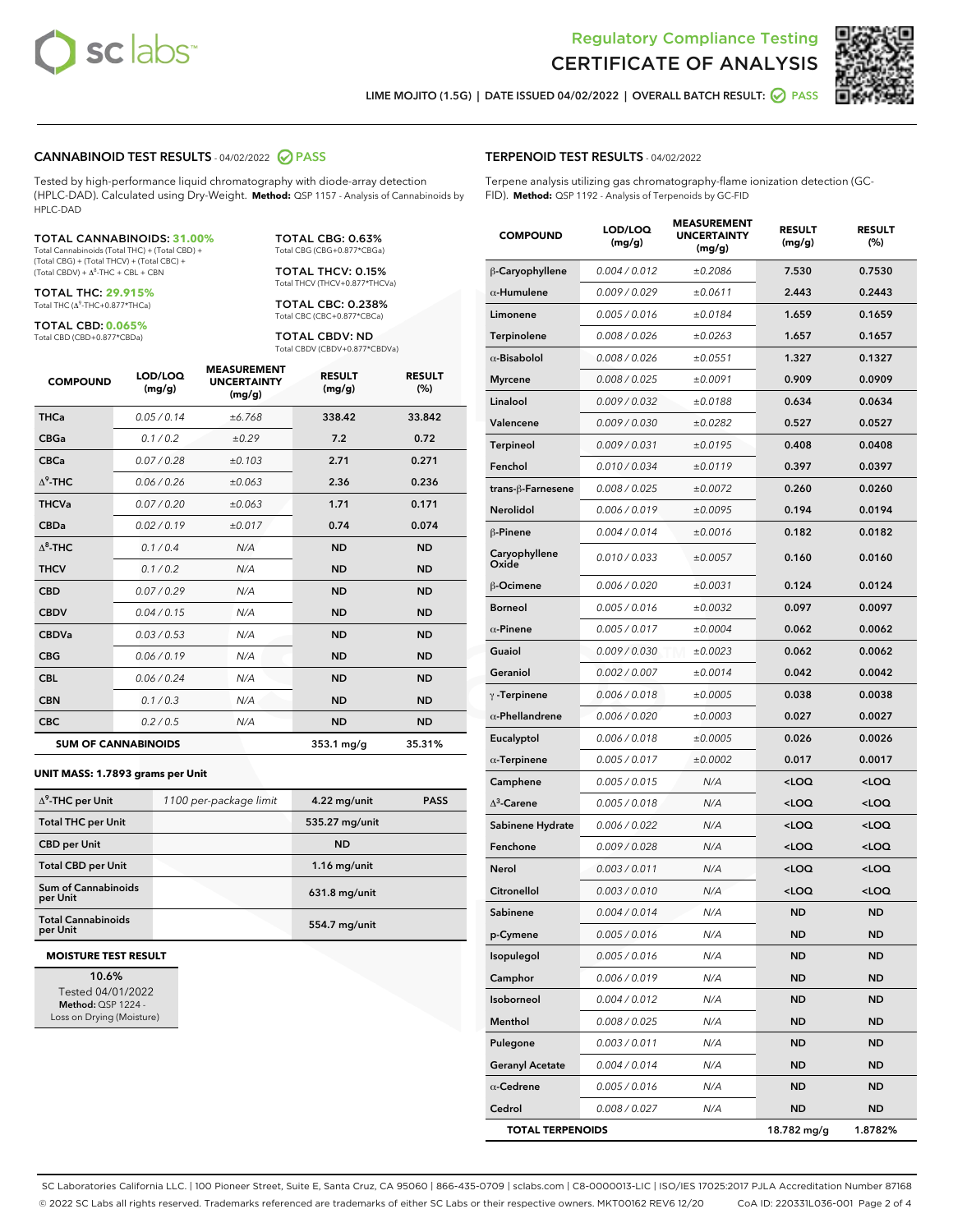



LIME MOJITO (1.5G) | DATE ISSUED 04/02/2022 | OVERALL BATCH RESULT: **⊘** PASS

## CATEGORY 1 PESTICIDE TEST RESULTS - 04/02/2022 2 PASS

Pesticide and plant growth regulator analysis utilizing high-performance liquid chromatography-mass spectrometry (HPLC-MS) or gas chromatography-mass spectrometry (GC-MS). \*GC-MS utilized where indicated. **Method:** QSP 1212 - Analysis of Pesticides and Mycotoxins by LC-MS or QSP 1213 - Analysis of Pesticides by GC-MS

| 0.03 / 0.08<br>Aldicarb<br>$\ge$ LOD<br>N/A<br><b>ND</b><br>Carbofuran<br>0.02/0.05<br>$>$ LOD<br>N/A<br><b>ND</b> | <b>PASS</b><br><b>PASS</b> |
|--------------------------------------------------------------------------------------------------------------------|----------------------------|
|                                                                                                                    |                            |
|                                                                                                                    |                            |
| Chlordane*<br>0.03 / 0.08<br>N/A<br><b>ND</b><br>$\ge$ LOD                                                         | <b>PASS</b>                |
| 0.03/0.10<br><b>ND</b><br>Chlorfenapyr*<br>$\ge$ LOD<br>N/A                                                        | <b>PASS</b>                |
| 0.02/0.06<br>N/A<br><b>ND</b><br>Chlorpyrifos<br>$\ge$ LOD                                                         | <b>PASS</b>                |
| Coumaphos<br>0.02 / 0.07<br>$\geq$ LOD<br>N/A<br><b>ND</b>                                                         | <b>PASS</b>                |
| Daminozide<br>0.02 / 0.07<br>$>$ LOD<br>N/A<br><b>ND</b>                                                           | <b>PASS</b>                |
| <b>Dichlorvos</b><br>0.03 / 0.09<br>N/A<br>$\ge$ LOD<br><b>ND</b><br>(DDVP)                                        | <b>PASS</b>                |
| Dimethoate<br>0.03/0.08<br>N/A<br><b>ND</b><br>$>$ LOD                                                             | <b>PASS</b>                |
| 0.03/0.10<br><b>ND</b><br>Ethoprophos<br>$>$ LOD<br>N/A                                                            | <b>PASS</b>                |
| 0.02 / 0.06<br>N/A<br><b>ND</b><br>Etofenprox<br>$\ge$ LOD                                                         | <b>PASS</b>                |
| 0.03 / 0.08<br>N/A<br><b>ND</b><br>Fenoxycarb<br>$\ge$ LOD                                                         | <b>PASS</b>                |
| 0.03 / 0.08<br>$\ge$ LOD<br>N/A<br><b>ND</b><br>Fipronil                                                           | <b>PASS</b>                |
| Imazalil<br>0.02 / 0.06<br>$>$ LOD<br>N/A<br><b>ND</b>                                                             | <b>PASS</b>                |
| <b>Methiocarb</b><br>0.02 / 0.07<br>$\ge$ LOD<br>N/A<br><b>ND</b>                                                  | <b>PASS</b>                |
| N/A<br><b>ND</b><br>Parathion-methyl<br>0.03/0.10<br>$\ge$ LOD                                                     | <b>PASS</b>                |
| 0.03/0.09<br>$\ge$ LOD<br>N/A<br><b>ND</b><br><b>Mevinphos</b>                                                     | <b>PASS</b>                |
| Paclobutrazol<br>0.02 / 0.05<br>$\ge$ LOD<br>N/A<br><b>ND</b>                                                      | <b>PASS</b>                |
| 0.03/0.09<br>$>$ LOD<br>N/A<br><b>ND</b><br>Propoxur                                                               | <b>PASS</b>                |
| 0.03 / 0.08<br>N/A<br><b>ND</b><br>Spiroxamine<br>$\ge$ LOD                                                        | <b>PASS</b>                |
| <b>ND</b><br>Thiacloprid<br>0.03/0.10<br>$>$ LOD<br>N/A                                                            | <b>PASS</b>                |

### CATEGORY 2 PESTICIDE TEST RESULTS - 04/02/2022 @ PASS

| <b>COMPOUND</b>          | LOD/LOQ<br>$(\mu g/g)$ | <b>ACTION</b><br><b>LIMIT</b><br>$(\mu g/g)$ | <b>MEASUREMENT</b><br><b>UNCERTAINTY</b><br>$(\mu g/g)$ | <b>RESULT</b><br>$(\mu g/g)$ | <b>RESULT</b> |
|--------------------------|------------------------|----------------------------------------------|---------------------------------------------------------|------------------------------|---------------|
| Abamectin                | 0.03/0.10              | 0.1                                          | N/A                                                     | <b>ND</b>                    | <b>PASS</b>   |
| Acephate                 | 0.02/0.07              | 0.1                                          | N/A                                                     | <b>ND</b>                    | <b>PASS</b>   |
| Acequinocyl              | 0.02/0.07              | 0.1                                          | N/A                                                     | <b>ND</b>                    | <b>PASS</b>   |
| Acetamiprid              | 0.02/0.05              | 0.1                                          | N/A                                                     | <b>ND</b>                    | <b>PASS</b>   |
| Azoxystrobin             | 0.02 / 0.07            | 0.1                                          | N/A                                                     | <b>ND</b>                    | <b>PASS</b>   |
| <b>Bifenazate</b>        | 0.01/0.04              | 0.1                                          | N/A                                                     | <b>ND</b>                    | <b>PASS</b>   |
| <b>Bifenthrin</b>        | 0.02 / 0.05            | 3                                            | N/A                                                     | <b>ND</b>                    | <b>PASS</b>   |
| <b>Boscalid</b>          | 0.03/0.09              | 0.1                                          | N/A                                                     | <b>ND</b>                    | <b>PASS</b>   |
| Captan                   | 0.19/0.57              | 0.7                                          | N/A                                                     | <b>ND</b>                    | <b>PASS</b>   |
| Carbaryl                 | 0.02/0.06              | 0.5                                          | N/A                                                     | <b>ND</b>                    | <b>PASS</b>   |
| Chlorantranilip-<br>role | 0.04/0.12              | 10                                           | N/A                                                     | <b>ND</b>                    | <b>PASS</b>   |
| Clofentezine             | 0.03/0.09              | 0.1                                          | N/A                                                     | <b>ND</b>                    | <b>PASS</b>   |

#### CATEGORY 2 PESTICIDE TEST RESULTS - 04/02/2022 continued

| <b>COMPOUND</b>               | LOD/LOQ<br>(µg/g) | <b>ACTION</b><br><b>LIMIT</b><br>(µg/g) | <b>MEASUREMENT</b><br><b>UNCERTAINTY</b><br>(µg/g) | <b>RESULT</b><br>(µg/g) | <b>RESULT</b> |
|-------------------------------|-------------------|-----------------------------------------|----------------------------------------------------|-------------------------|---------------|
| Cyfluthrin                    | 0.12 / 0.38       | $\overline{c}$                          | N/A                                                | <b>ND</b>               | <b>PASS</b>   |
| Cypermethrin                  | 0.11 / 0.32       | $\mathcal{I}$                           | N/A                                                | <b>ND</b>               | <b>PASS</b>   |
| <b>Diazinon</b>               | 0.02 / 0.05       | 0.1                                     | N/A                                                | <b>ND</b>               | <b>PASS</b>   |
| Dimethomorph                  | 0.03 / 0.09       | 2                                       | N/A                                                | <b>ND</b>               | <b>PASS</b>   |
| Etoxazole                     | 0.02 / 0.06       | 0.1                                     | N/A                                                | <b>ND</b>               | <b>PASS</b>   |
| Fenhexamid                    | 0.03 / 0.09       | 0.1                                     | N/A                                                | <b>ND</b>               | <b>PASS</b>   |
| Fenpyroximate                 | 0.02 / 0.06       | 0.1                                     | N/A                                                | <b>ND</b>               | <b>PASS</b>   |
| Flonicamid                    | 0.03 / 0.10       | 0.1                                     | N/A                                                | <b>ND</b>               | <b>PASS</b>   |
| Fludioxonil                   | 0.03 / 0.10       | 0.1                                     | N/A                                                | <b>ND</b>               | <b>PASS</b>   |
| Hexythiazox                   | 0.02 / 0.07       | 0.1                                     | N/A                                                | <b>ND</b>               | <b>PASS</b>   |
| Imidacloprid                  | 0.04 / 0.11       | 5                                       | N/A                                                | <b>ND</b>               | <b>PASS</b>   |
| Kresoxim-methyl               | 0.02 / 0.07       | 0.1                                     | N/A                                                | <b>ND</b>               | <b>PASS</b>   |
| Malathion                     | 0.03 / 0.09       | 0.5                                     | N/A                                                | <b>ND</b>               | <b>PASS</b>   |
| Metalaxyl                     | 0.02 / 0.07       | $\overline{c}$                          | N/A                                                | <b>ND</b>               | <b>PASS</b>   |
| Methomyl                      | 0.03 / 0.10       | 1                                       | N/A                                                | <b>ND</b>               | <b>PASS</b>   |
| Myclobutanil                  | 0.03 / 0.09       | 0.1                                     | N/A                                                | <b>ND</b>               | <b>PASS</b>   |
| <b>Naled</b>                  | 0.02 / 0.07       | 0.1                                     | N/A                                                | <b>ND</b>               | <b>PASS</b>   |
| Oxamyl                        | 0.04 / 0.11       | 0.5                                     | N/A                                                | ND                      | <b>PASS</b>   |
| Pentachloronitro-<br>benzene* | 0.03 / 0.09       | 0.1                                     | N/A                                                | <b>ND</b>               | <b>PASS</b>   |
| Permethrin                    | 0.04 / 0.12       | 0.5                                     | N/A                                                | <b>ND</b>               | <b>PASS</b>   |
| Phosmet                       | 0.03 / 0.10       | 0.1                                     | N/A                                                | <b>ND</b>               | <b>PASS</b>   |
| Piperonyl<br><b>Butoxide</b>  | 0.02 / 0.07       | 3                                       | N/A                                                | <b>ND</b>               | <b>PASS</b>   |
| Prallethrin                   | 0.03 / 0.08       | 0.1                                     | N/A                                                | <b>ND</b>               | <b>PASS</b>   |
| Propiconazole                 | 0.02 / 0.07       | 0.1                                     | N/A                                                | <b>ND</b>               | <b>PASS</b>   |
| Pyrethrins                    | 0.04 / 0.12       | 0.5                                     | N/A                                                | <b>ND</b>               | <b>PASS</b>   |
| Pyridaben                     | 0.02 / 0.07       | 0.1                                     | N/A                                                | <b>ND</b>               | <b>PASS</b>   |
| Spinetoram                    | 0.02 / 0.07       | 0.1                                     | N/A                                                | <b>ND</b>               | <b>PASS</b>   |
| Spinosad                      | 0.02 / 0.07       | 0.1                                     | N/A                                                | <b>ND</b>               | <b>PASS</b>   |
| Spiromesifen                  | 0.02 / 0.05       | 0.1                                     | N/A                                                | <b>ND</b>               | <b>PASS</b>   |
| Spirotetramat                 | 0.02 / 0.06       | 0.1                                     | N/A                                                | <b>ND</b>               | <b>PASS</b>   |
| Tebuconazole                  | 0.02 / 0.07       | 0.1                                     | N/A                                                | <b>ND</b>               | <b>PASS</b>   |
| Thiamethoxam                  | 0.03 / 0.10       | 5                                       | N/A                                                | <b>ND</b>               | <b>PASS</b>   |
| Trifloxystrobin               | 0.03 / 0.08       | 0.1                                     | N/A                                                | <b>ND</b>               | <b>PASS</b>   |

SC Laboratories California LLC. | 100 Pioneer Street, Suite E, Santa Cruz, CA 95060 | 866-435-0709 | sclabs.com | C8-0000013-LIC | ISO/IES 17025:2017 PJLA Accreditation Number 87168 © 2022 SC Labs all rights reserved. Trademarks referenced are trademarks of either SC Labs or their respective owners. MKT00162 REV6 12/20 CoA ID: 220331L036-001 Page 3 of 4